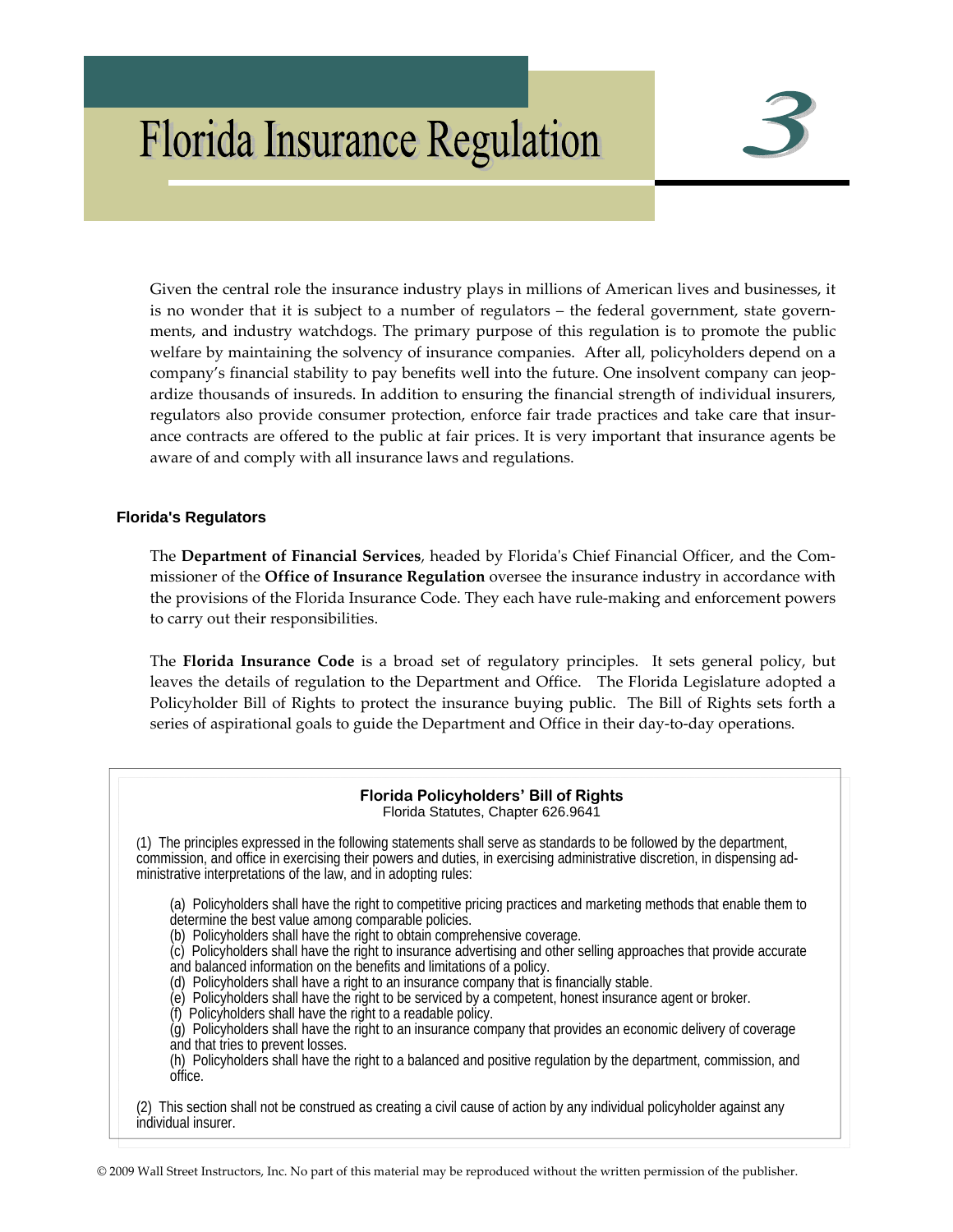The Department of Financial Services focuses its regulations and authority on consumer and agent issues, such as agent licensing and anti-fraud efforts. The Office of Insurance Regulation concentrates on regulation of insurance companies and contract terms. The Department and the Office are empowered to investigate complaints, audit industry participants, and, if need be, rehabilitate insolvent insurers.

Let's take a quick look at a few regulations Florida imposes on insurance companies and agents.

### **Insurers**

### *Certificates of Authority*

An admitted insurance company is one that the Office of Insurance Regulation has licensed to transact business in Florida under the provisions of the state laws  $-$  i.e., it holds a certificate of authority to operate in Florida. Put another way it is an "authorized" company.

Insurance companies that have not been authorized by the Office do not come under the jurisdic‐ tion of the Florida Office of Insurance Regulation — they are not subject to examination of its finan‐ cial soundness, approval of types of coverages offered, nor the appropriateness of its advertising. Floridaʹs Insurance Guaranty Association (described below) only covers the liabilities of authorized insurers, so anyone purchasing policies from unauthorized companies is at risk if those insurers cannot meet their claims. In Florida, an agent is personally liable for any insurance contract he or she places with an unauthorized insurer.

# **Unauthorized Entities**

The sale of insurance by unlicensed entities poses a grave danger to the public. These entities and contracts are not subject to the safeguards built into state insurance laws. "Policies" issued by unauthorized "insurers" are not required to maintain adequate reserves to pay policyholder claims. In many cases, operators of these "unauthorized entities" embezzle the premium payments -- and when claims begin to mount, the house of cards simply collapses. Moreover, since the "insurers" were unlicensed, their policies are not covered by the state guarantee fund. So policyholders are left holding the bag ‐‐ liable for expenses they thought would be reim‐ bursed. This usually ruins their personal credit and has profound impacts on other aspects of their lives. In the case of phony health insurance, coverage by "unauthorized entities" means that duped policyholders do not have "continuous credible coverage" -- a typical requirement for obtaining new group coverage. Even if "policyholders" don't suffer financial ruin due to unpaid claims, they may find it difficult or impossible to obtain new coverage once the scam is discovered.

The sale of phony insurance usually occurs when the insurance market is tight. When legitimate insurance is difficult to obtain, the insurance-buying public is susceptible to dishonest operators marketing coverage offered by unauthorized entities. In many cases, the promoters of these plans operate in the shadows of the regulatory structure. The patchwork, federal/state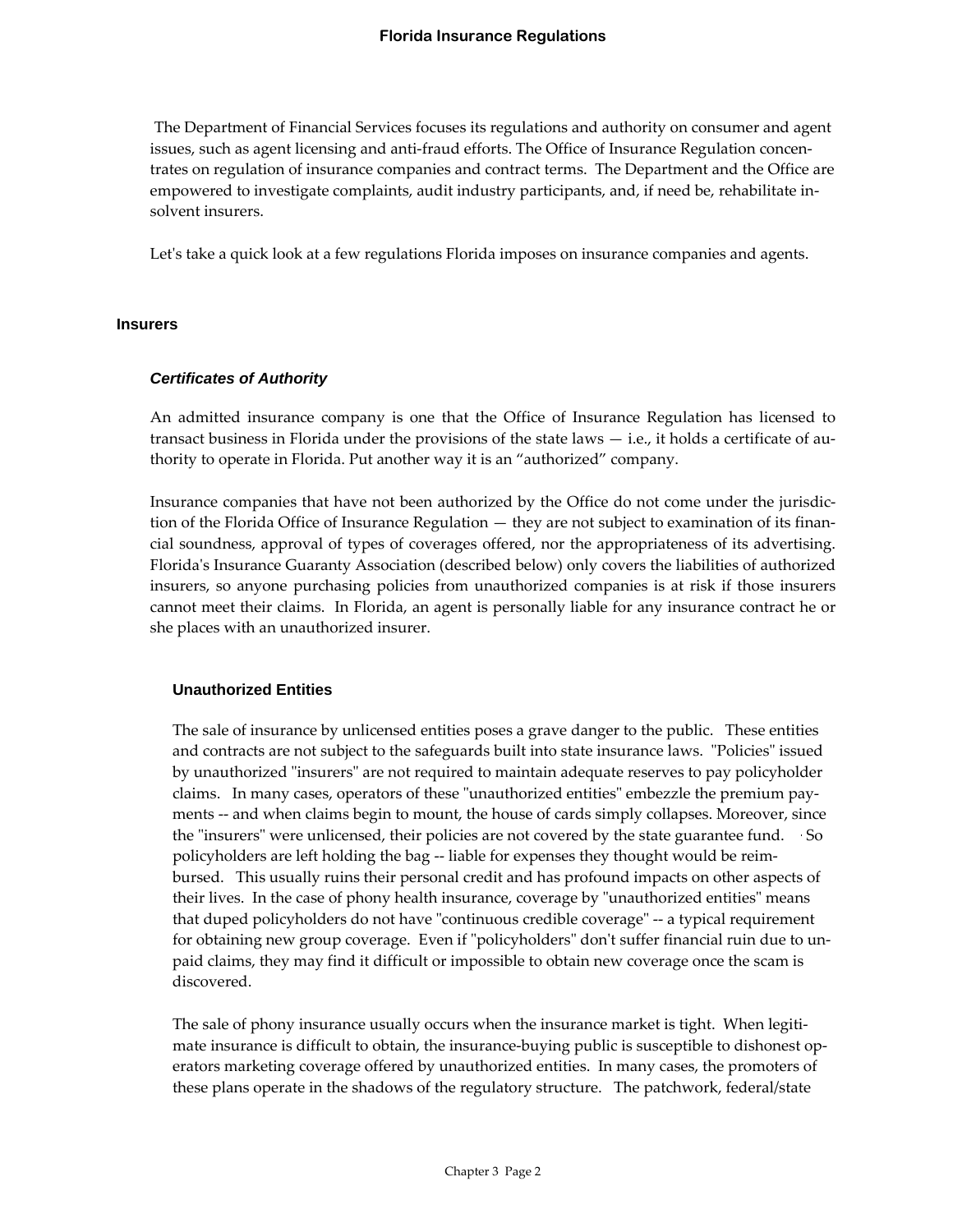nature of insurance regulations works to their advantage: by claiming federal jurisdiction, they avoid state regulation -- and by claiming to be insurance products (which are primarily regulated by state law), they avoid federal oversight.

During their investigations of unlicensed entities, department regulators have found that the operators of unauthorized entities would not have been able to reach potential buyers without the assistance of licensed agents. Both the insurance buying public and agents have been enticed by the low premiums unlicensed entities charge, but the rates are often not actuarially sound and money is not set aside for reserves. The Department usually becomes aware of a plan's termination when policyholders began complaining about slow or no payment of claims ‐‐ but by that time, there is little the Department can do to protect the "policyholders".

Effective October 1, 2002, Florida‐licensed insurance agents who sell unlicensed insurance could face a felony charge and lose their agent's license. To make agents aware of the problems of caused by authorized insurers, the new law requires a discussion of unauthorized entities in all insurance education courses.

Floridaʹs Unauthorized Entities Law enhanced the penalty for selling unauthorized insurance from a second-degree misdemeanor to a third-degree felony, punishable by up to five years in prison and a \$5,000 fine per count. In addition, Florida law requires anyone who solicits, negotiates or sells an insurance contract for an unauthorized insurer to be held financially responsible for unpaid claims.

The Department offers a reward of up to \$25,000 for information leading to a conviction. The Department's Bureau of Agent and Agency Investigations has 60 investigators available to look into potential violations and take appropriate administrative action against an agent's license. The Division of Insurance Fraud has more than 100 sworn law-enforcement investigators who can file criminal charges. Further, the department has created an Unauthorized Entities Section dedicated to tracking and taking civil action against these phony plans.

To summarize, possible consequences for **acting as an insurer without a proper license**:

- ◆ conviction of third-degree felony
- liaiblity for all unpaid claims
- suspension or revocation of all insurance licenses

#### Consequences for **aiding and abetting an unauthorized insurer**:

- ♦ conviction of third‐degree felony
- ♦ liaiblity for all unpaid claims
- suspension or revocation of all insurance licenses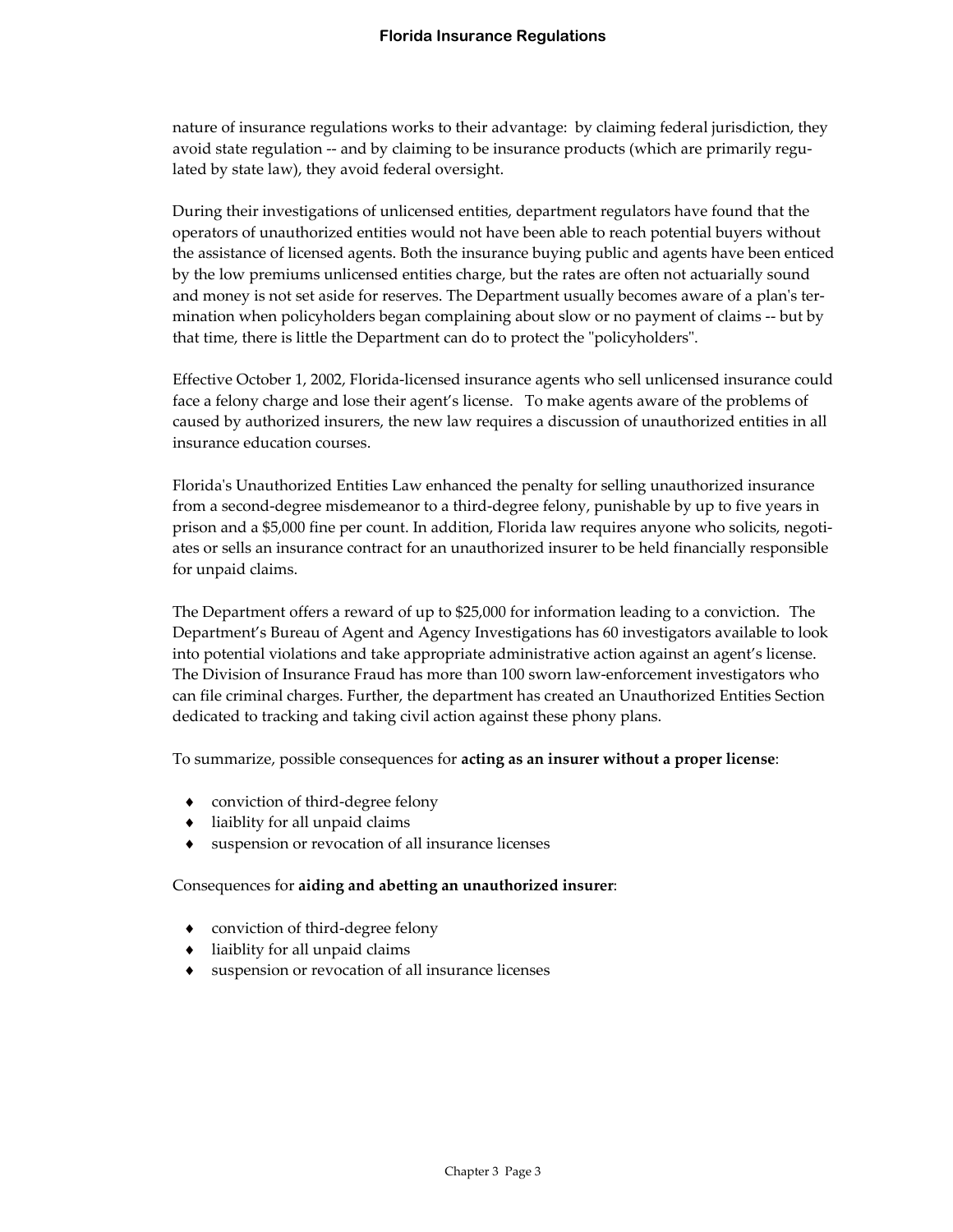### *Solvency*

Insurance policies are only of value if there is a high probability that the company will be able to fulfill its promises into the future. One reason for state regulation of insurers is to ensure the financial integrity of insurance companies operating in the state. Insurance regulators require companies to file annual reports, and will audit insurersʹ financial situation at least every three years.

Occasionally, a property or casualty insurance company will fail. When this happens, state regula‐ tors will appoint a receiver to liquidate or reorganize the insurer in a process similar to bankruptcy. If liquidated, the **Florida Insurance Guaranty Association** – an organization comprised of all au‐ thorized property and casualty insurers in Florida — takes over the duties of the failed insurer: col‐ lecting premiums, servicing the policy and paying claims. Through this association, the industry collectively "bails out" the occasional failed firm. For most claims, the Association will pay unpaid property and casualty claims up to a maximum of \$300,000 (or the policy limits, if less) – with two exceptions. Claims under homeowner coverage are capped at \$500,000 (structure and contents) or the policy limits. For claims by condominium or homeowner associations, the limit is the lesser of the policy limits or \$100,000 multiplied by the number of units in the association. All claims processed by the Florida Insurance Guaranty Association are subject to a \$100 deductible. Florida law prohibits agents from referring to the Guaranty Association as part of their sales presentations. (A similar mechanism, the Florida Life and Heath Guaranty Association, applies to unpaid claims of failed life and health insurers.)

It is important to remember that these protections are available only to claims against policies is‐ sued by Florida‐authorized insurers.

# *Policy Form and Rate Approval*

With the exception of life insurance, the Office of Insurance Regulation reviews the premium rates of all insurance policies issued in Florida. Florida law provides that the benefits offered by an in‐ surance policy must be reasonable for the premium charged. The Office of Insurance Regulation has established various criteria that insurance compa‐nies must meet before rates can be approved. These are based on acceptable loss ratios and expense ratios that are designed to prevent the in‐ sured from being overcharged by the insurance company. Premium rate schedules for property and casualty policies must be filed with  $-$  and approved by  $-$  the Office. The rate schedule will include the premium for the basic policy as it applies to different actuarial classes, as well as premium costs for riders and other optional coverages the insured may choose. The rate schedule will also outline any discounts or other premium reductions that various policyholders may qualify for.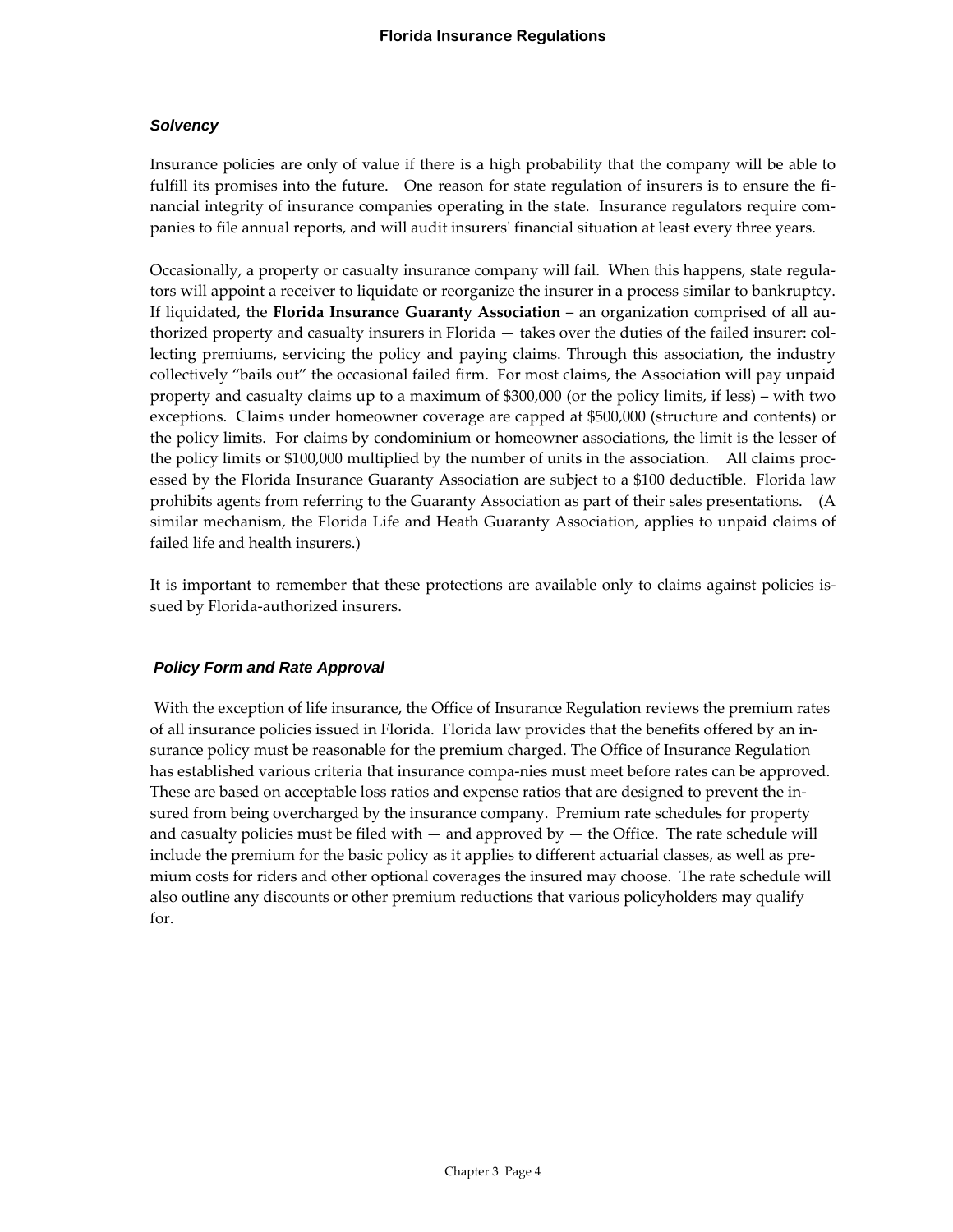### **Agent Responsibilities**

Any individual who solicits insurance products must hold a valid license issued by the Department of Financial Services for that line of business. A licensed individual also must be appointed as an agent to represent an insurance or annuity company before he or she may "transact insurance". In short, an agent must simultaneously hold a license from the state and an appointment from an insurance company to solicit or transact a line of insurance. One is not effective without the other. In Florida, an agent's license does not have an expiration or renewal date – it may remain in force perpetually. (Of course, the Department may suspend or revoke an agent's license for violations of the Insurance Code or Department rules.) If a licensee loses an appointment for any line of business, his or her license will remain valid for 48 months. However, the licensee may not engage in insurance activity for that line of business until a new appointment is obtained. If the agent remains unappointed for 48 months, the license lapses. Appointments are valid for two years, and must be renewed by the appointing company to stay valid.

### *Brokers vs. Agents*

Agents represent the insurers that appoint them. Brokers legally represent the insurance purchaser (or prospective purchasers). A broker solicits and accepts applications for insurance and then places the coverage with an insurer. The business is not in force and the insurance company is not bound until it accepts the application. In practice, the regulatory distinction between brokers and agents is not significant, as Florida does not issue separate licenses for brokers. Instead, Florida‐ licensed agents may act as brokers for their clients. There is, however, a legal distinction between agents and brokers regarding their fiduciary responsibilities, and that is explored in greater detail in the next chapter.

#### *Ongoing agent requirements*

Florida law requires an agent to notify the Department of Financial Services in writing, within 60 days, of any changes to his or her name, residence address, business street address, mailing address, phone numbers or email address. Change of name/address forms are available on the Department website. (www.fldfs.com) The email address requirement was added in 2008. In the future, the Department will send all notices to agents via email, so it is important that agents update their contact information with the Department.

Under Florida law any agent who has been found guilty (or plead guilty or *no lo contendere* (ʺno contest")) to any felony or a crime punishable by imprisonment of 1 year or more must notify the Department in writing within 30 days.

# *Continuing education*

To maintain a resident's insurance agent license in Florida, the agent must complete continuing education every two years in courses approved by the Department. Agents licensed less than six years must complete at least 24 credits in courses rated basic, intermediate or advanced. Those who have been licensed for more than six years must complete only 20 credits every two years, but these credits must be in intermediate or advanced level courses. The rules provide additional re‐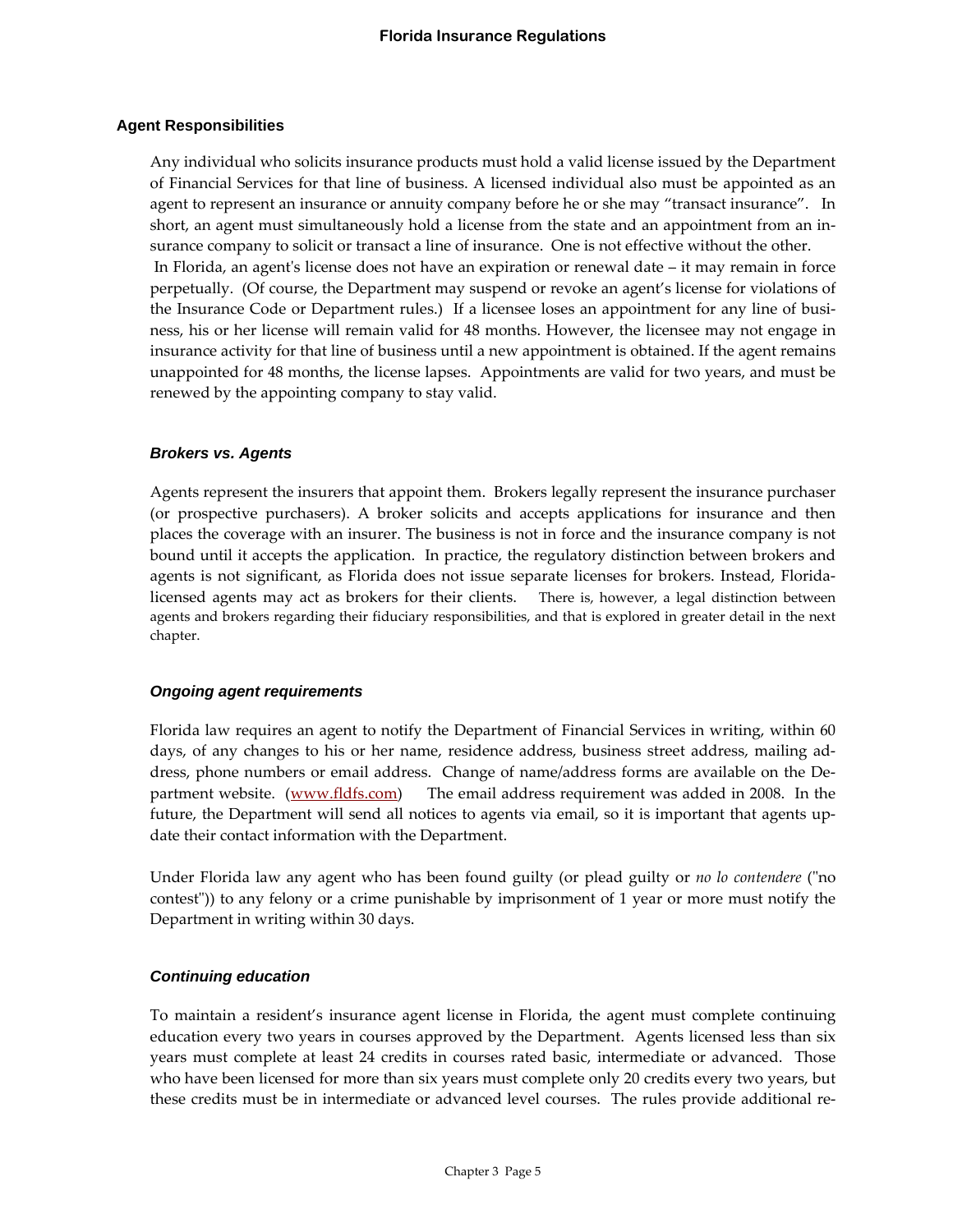ductions for persons with certain professional designations (CLUs, CPCUs, etc.) with 25 years ex‐ perience. Customer service representatives must complete 10 credits of continuing education every two years.

Each agent or customer representative must complete, as part of his or her required number of continuing education credits every two years, a minimum of three credits of continuing education on the subject of ethics approved by the Department. (Life‐licensed agents must also complete three credits on the subject of "senior suitability" — the senior suitability credits can also be used to meet the ethics requirement.) In addition to the ethics requirement, property and casualty agents must also complete at least one credit of continuing education on the subject of hurricane premium dis‐ counts/mitigation options. This course satisfies both the ethics and hurricane mitigation require‐ ments.

Obviously, general lines agents and customer service representatives must complete CE courses dealing with property and casualty topics. General lines agents who also hold a life and/or health license must split their continuing education so that they complete approximately half of their cred‐ its in property/casualty courses and the other half in life/health courses. A detailed breakdown of exact requirements can be found on the Department's website: www.fldfs.com.

Agents will not be able to renew their appointments, reinstate old ones or obtain new ones, if they are out of compliance with the continuing education requirements.

# **Agent Appointments**

A licensee may not transact insurance until he or she is appointed by an authorized insurer for the class of licensure held. For example, if an individual holds both a general lines (2‐20) and a health agent (2‐40) license and wishes to market all both types of products, he or she must be appointed by either an insurance company authorize by the Office to transact both lines of business or by separate companies for each line.

If a licensee loses an appointment for any line of business, his or her license will remain valid for 48 months. However, the licensee may not engage in insurance activity for that line of business until a new appointment is obtained. If the agent remains unappointed for 48 months, the license lapses. Appointments need to be renewed every two years. If the agent fails to comply with continuing education requirements, the Department will not allow renewal.

# *Premium payments*

Under the law of agency, an appointed agent is the lawful representative of the principal, which in this case is the insurance company. Payment of premiums or other sums to the agent is the same as paying them to the insurance company. Because of this, the agent has a fiduciary responsibility to turn the funds over to the insurance company immediately, and not to use them for his or her own purposes. If held by the agent, these funds should be held in a segregated account, i.e., separate from personal funds. Converting those funds to personal use is a crime known as embezzlement or conversion. Florida law requires agents to keep records for at least three years if the transaction pertains to premium payments.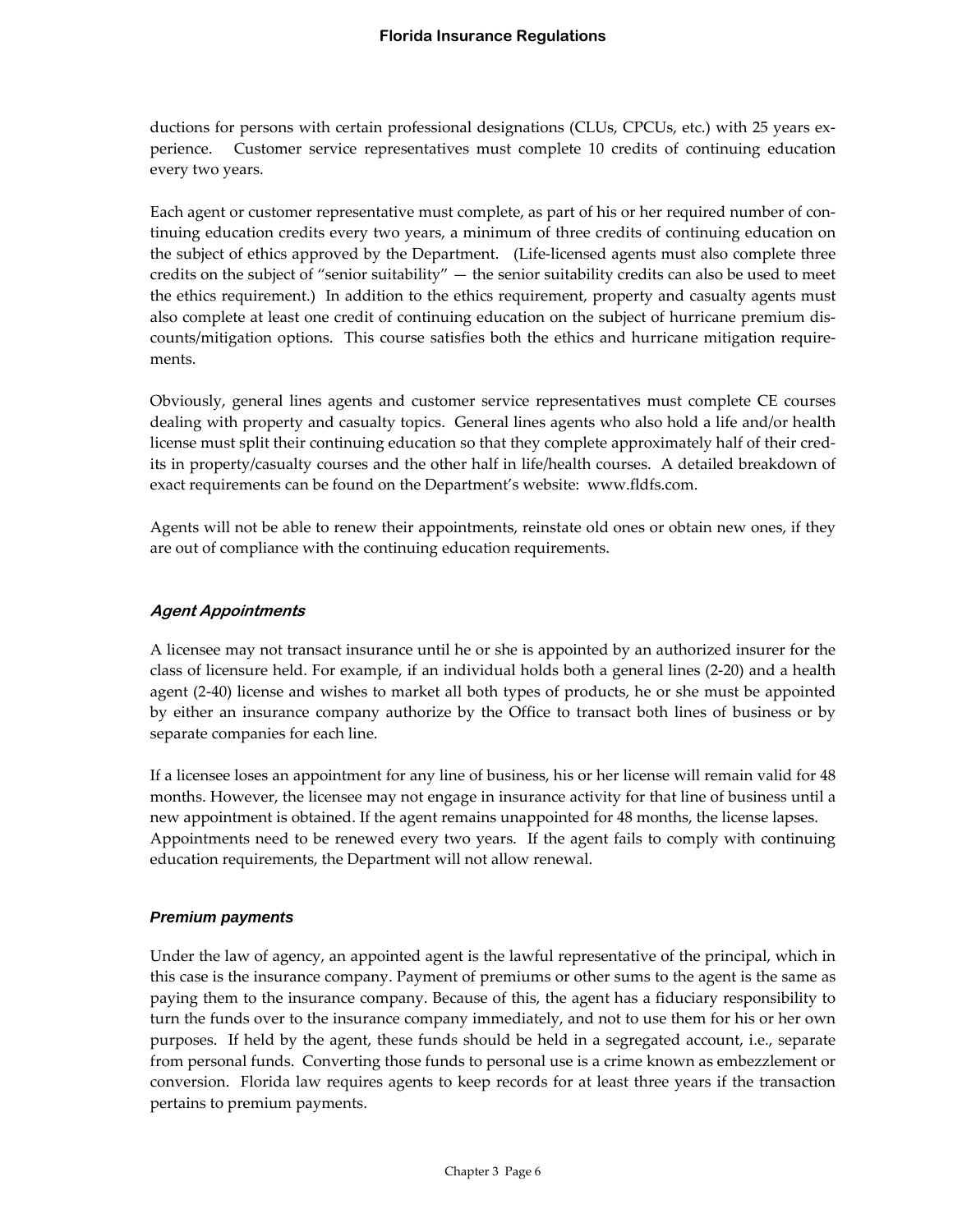# *Commissions*

Generally speaking, agents will show proposals for companies that have appointed the agent. Agents may, however, show proposals for other companies – provided the agent is licensed and appointed (by at least one insurer) for that particular line of insurance. The agent may furnish materials and show proposals for any company authorized to sell that line in Florida. However, if the agent actually writes the business, the company must formally appoint the agent when the agent submits the application. Furthermore, the company may not pay the agent a commission until the appointment is actually issued.

Agents may split their commissions with another agent who is Florida‐licensed and appointed for that line of insurance. Splitting of commissions with non-licensed persons is considered "rebating", which is permitted only under tightly regulated circumstances.

For example, John Williams holds a general lines and life insurance license and is an appointed general lines and life agent. While he feels comfortable discussing traditional life insurance as well as property and casualty insurance with his clients, when it comes to variable annuities he refers his clients to Maria Perez, a licensed life and variable annuity agent. Maria cannot pay John a referral fee or split the commissions on variable annuity products with John, since he does not hold a variable annuity license. (She could, however, split a commission on a fixed annuity, life insurance or property & casualty business with John, as he is licensed and appointed for those lines.)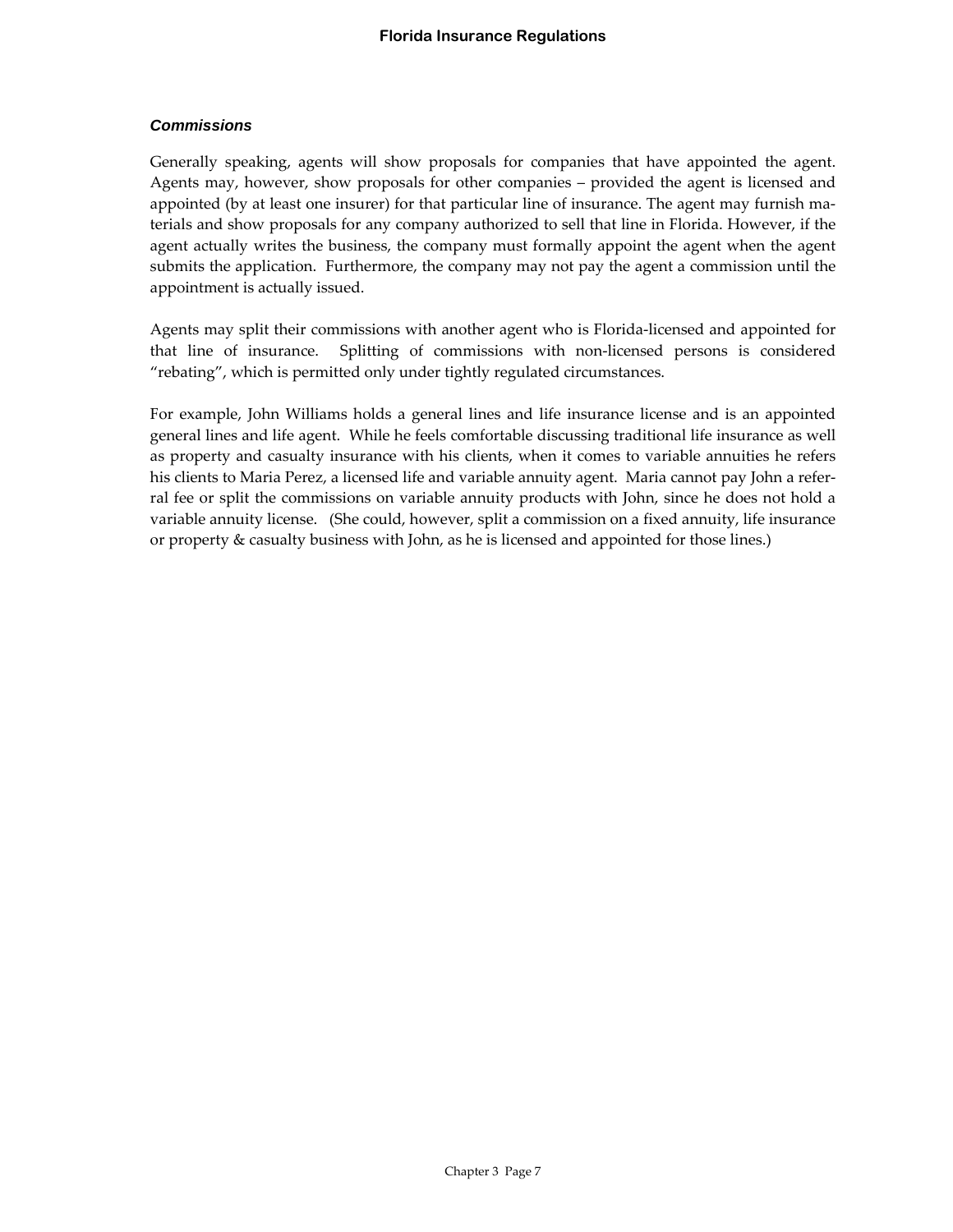### **Prohibited Activities**

#### *Replacement, Twisting & Churning*

**Replacement** is defined as changes in existing coverage, usually with coverage from one insurer being "replaced" with coverage from another. Because a commission is payable when an existing policy is replaced with another, replacement can lead to ethical lapses. Agents should be aware that replacement of coverage can, in some cases, be inappropriate and therefore unethical. That said, it can also be argued that *failure to replace* coverage that no longer meets the clientʹs current needs may be just as unethical. Because of the problems arising from unethical sales practices, state law imposes restrictions and additional duties on agents who seek to replace coverage.

In Florida, replacement is defined as a purchase of new coverage accompanied by a substantial re‐ duction in the benefits available under an existing policy. Agents should ask about existing coverage and note possible replacements on the application. This is a minimal standard of conduct. To be ethical, the agent must also provide a complete and accurate disclosure of the proposed replacement. To do less, would be unethical. A complete comparison requires that the consequences of any replacement be made clear to the policyholder.

For example, a homeowner currently has windstorm coverage from Company A. As a result of a certified home inspection a number of years ago, the homeowner qualifies for reduced premiums with Company A. The agent proposes changing the coverage to Company B, a more financially sound company, for approximately the same premium cost. At first glance, this appears to be a reasonable recommendation. But the agent should also disclose that the homeowner's property will probably have to be re-inspected, at an additional out-of-pocket cost, to qualify for the discounted premium rate from the new insurer. There is also the possibility that Company B's premium discounts may not materialize if the re-inspection finds new vulnerabilities in the property.

**Twisting** is the act of replacing insurance coverage of one insurer with that of another based on misrepresentations. (Another activity, **churning** is, in effect. "twisting" of policies by an existing insurer.) While replacement of existing coverage is a perfectly legitimate practice, inducing changes in coverage based on misrepresentation or deception is unethical and illegal.

#### *Sliding*

Premiums paid by clients must reflect the cost of the underlying insurance policy that they have purchased. It is illegal for agents to charge clients more (or less) than the premium rate filed with the Office of Insurance Regulation. Adding fees for ancillary services or coverages that are not disclosed to the policyholder is a violation of Florida law known as "sliding". For example, an agent when presenting automobile insurance might also offer clients membership in an auto club or prepaid legal services. It is acceptable to do so, but any costs or fees for the "add‐ons" must be disclosed and kept separate from the auto insurance coverage. Otherwise, the agent is guilty of "sliding".